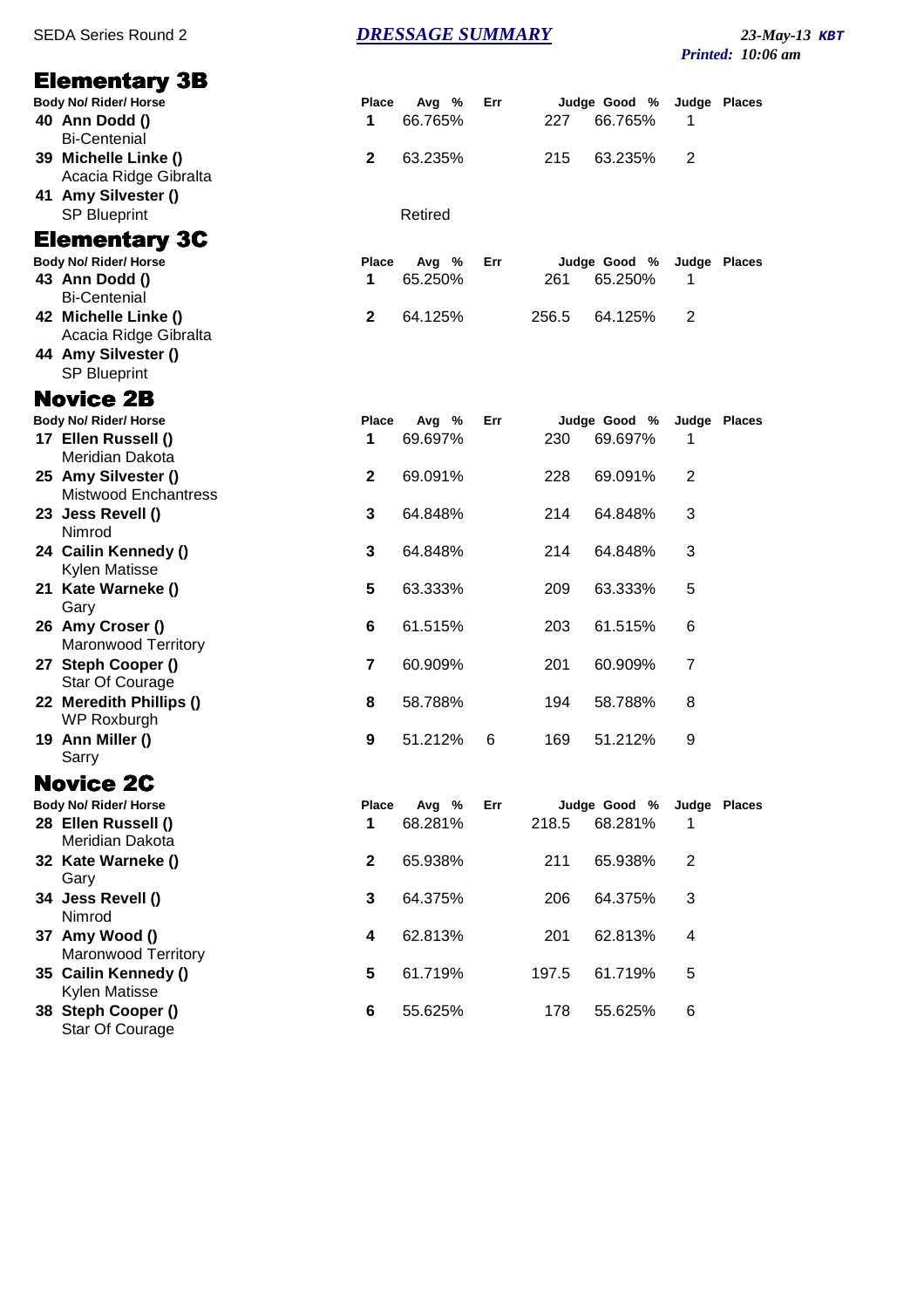| 36 Amy Silvester ()<br><b>Mistwood Enchantress</b> | $\overline{7}$          | 54.531% |     | 174.5 | 54.531%      | 7              |              |
|----------------------------------------------------|-------------------------|---------|-----|-------|--------------|----------------|--------------|
| 30 Ann Miller ()<br>Sarry                          | 8                       | 54.219% |     | 173.5 | 54.219%      | 8              |              |
| <b>Preliminary 1B</b>                              |                         |         |     |       |              |                |              |
| <b>Body No/ Rider/ Horse</b>                       | Place                   | Avg %   | Err |       | Judge Good % |                | Judge Places |
| 48 Sally Russell ()<br>Roxleigh Frangelica         | 1                       | 68.000% |     | 170   | 68.000%      | 1              |              |
| 51 Anna Mitchell ()<br>October                     | $\mathbf{2}$            | 67.600% |     | 169   | 67.600%      | 2              |              |
| 54 Kate Crauford ()<br>SC It's A Worry             | 3                       | 66.800% |     | 167   | 66.800%      | 3              |              |
| 60 Robyn Parker ()<br>Jazail Miri                  | 4                       | 64.800% |     | 162   | 64.800%      | 4              |              |
| 50 Meredith Phillips ()<br>WP Roxburgh             | 4                       | 64.800% |     | 162   | 64.800%      | 4              |              |
| 47 Mellissa Curran ()<br>Spirit                    | 6                       | 64.400% |     | 161   | 64.400%      | 6              |              |
| 55 Steph Cooper ()<br><b>Blue Thunder</b>          | 7                       | 63.600% |     | 159   | 63.600%      | $\overline{7}$ |              |
| 62 Mellissa Curran ()<br>Harry                     | 8                       | 62.800% |     | 157   | 62.800%      | 8              |              |
| 46 Lauren Harvey ()<br>Jessie Springs              | 9                       | 62.000% |     | 155   | 62.000%      | 9              |              |
| 61 Lauren Harvey ()<br><b>Blue De Ville</b>        | 10                      | 60.800% |     | 152   | 60.800%      | 10             |              |
| 57 June Whitehead ()<br>Pat                        | 11                      | 60.400% |     | 151   | 60.400%      | 11             |              |
| 49 Nina Lonergan ()<br>Centillo                    | 12                      | 58.800% |     | 147   | 58.800%      | 12             |              |
| 58 Jess Herring ()<br><b>Wadelee Cartier P</b>     | 13                      | 57.200% |     | 143   | 57.200%      | 13             |              |
| 63 Kate Crauford ()<br>Indy                        | 13                      | 57.200% |     | 143   | 57.200%      | 13             |              |
| 45 Kate Crauford ()<br>Visable                     | 15                      | 53.200% |     | 133   | 53.200%      | 15             |              |
| 59 Amanda Munn ()<br><b>Buttons P</b>              |                         | Elim    |     |       |              |                |              |
| <b>Preliminary 1C</b>                              |                         |         |     |       |              |                |              |
| <b>Body No/ Rider/ Horse</b>                       | Place                   | Avg %   | Err |       | Judge Good % |                | Judge Places |
| 69 Meredith Phillips ()<br>WP Roxburgh             | 1                       | 75.000% |     | 165   | 75.000%      | 1              |              |
| 73 Jess Revell ()<br>Nimrod                        | $\mathbf{2}$            | 73.182% |     | 161   | 73.182%      | 2              |              |
| 82 Lauren Harvey ()<br><b>Blue De Ville</b>        | 3                       | 67.727% |     | 149   | 67.727%      | 3              |              |
| 66 Mellissa Curran ()<br>Spirit                    | $\overline{\mathbf{4}}$ | 67.273% |     | 148   | 67.273%      | 4              |              |
| 77 Ann Miller ()<br>Sarry                          | 5                       | 66.364% |     | 146   | 66.364%      | 5              |              |
| 76 June Whitehead ()<br>Pat                        | 6                       | 64.091% |     | 141   | 64.091%      | 6              |              |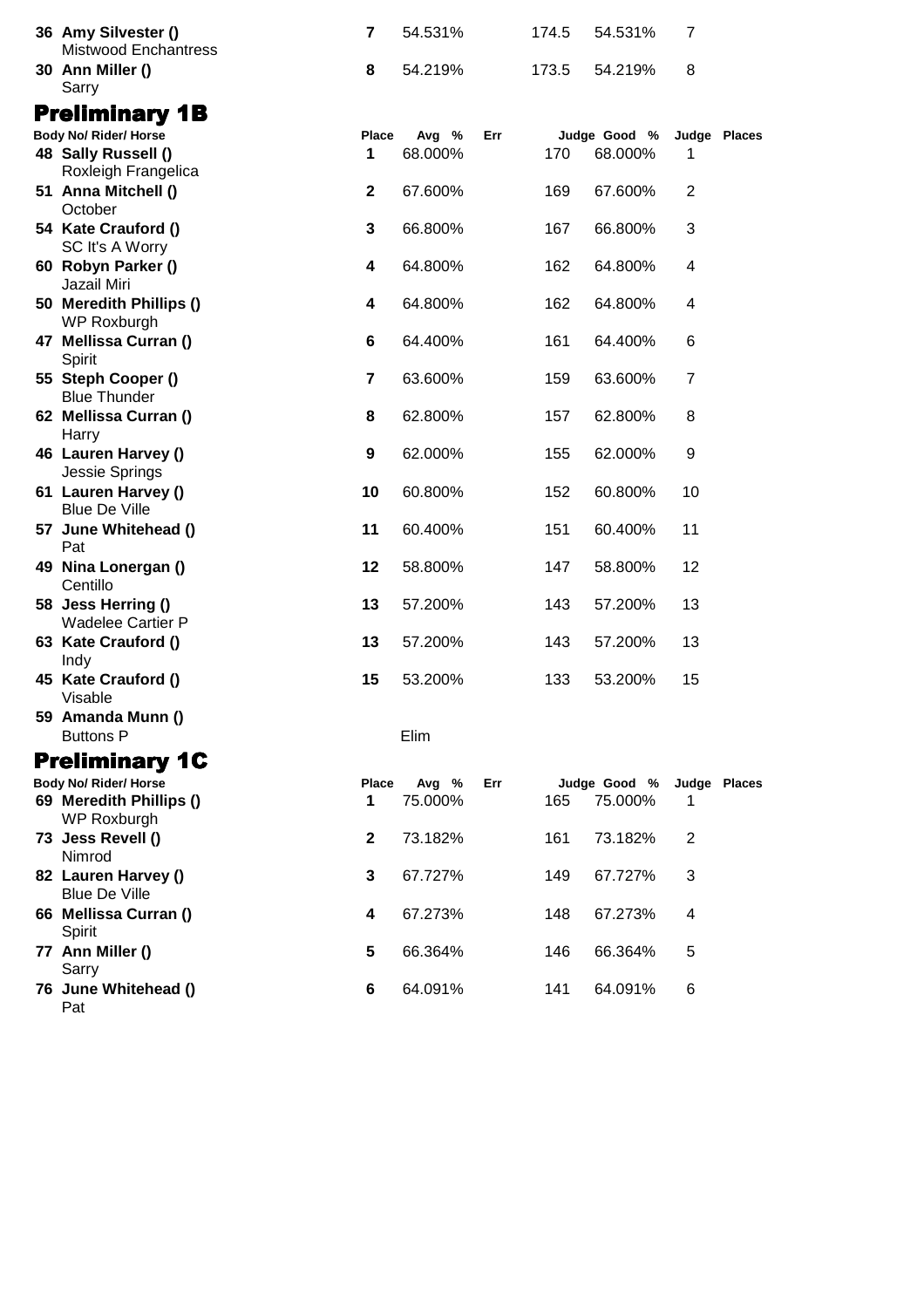|                                                      | 81 Robyn Parker ()<br>Jazail Miri                          | 7                | 63.636%          |     | 140   | 63.636%                 | $\overline{7}$ |              |
|------------------------------------------------------|------------------------------------------------------------|------------------|------------------|-----|-------|-------------------------|----------------|--------------|
|                                                      | 80 Amanda Munn ()<br><b>Buttons P</b>                      | 8                | 62.727%          | 2   | 138   | 62.727%                 | 8              |              |
|                                                      | 74 Steph Cooper ()<br><b>Blue Thunder</b>                  | $\boldsymbol{9}$ | 61.818%          | 2   | 136   | 61.818%                 | 9              |              |
|                                                      | 68 Nina Lonergan ()<br>Centillo                            | 10               | 60.909%          |     | 134   | 60.909%                 | 10             |              |
|                                                      | 64 Deanna Moreland ()<br>Molly                             | 11               | 60.455%          |     | 133   | 60.455%                 | 11             |              |
|                                                      | 65 Lauren Harvey ()<br>Jessie Springs                      | 12               | 59.545%          |     | 131   | 59.545%                 | 12             |              |
|                                                      | 78 Cailin Kennedy ()<br>Kylen Matisse                      | 13               | 57.727%          |     | 127   | 57.727%                 | 13             |              |
|                                                      | 70 Anna Mitchell ()<br>October                             | 14               | 57.273%          |     | 126   | 57.273%                 | 14             |              |
|                                                      | 83 Mellissa Curran ()<br>Harry                             | 15               | 55.000%          |     | 121   | 55.000%                 | 15             |              |
|                                                      | 79 Nicole Moore ()<br><b>Wadelee Cartier P</b>             | 16               | 38.636%          | 2   | 85    | 38.636%                 | 16             |              |
|                                                      | 75 Emma Swaffer<br>- 0<br><b>WP Dakota</b>                 |                  |                  |     |       |                         |                |              |
|                                                      | 67 Sally Russell ()<br>Roxleigh Frangelica                 |                  | Retired          |     |       |                         |                |              |
|                                                      |                                                            |                  |                  |     |       |                         |                |              |
| <b>Preparatory B</b><br><b>Body No/ Rider/ Horse</b> |                                                            | Place            | Avg %            | Err |       | Judge Good %            |                | Judge Places |
|                                                      | 2 Sally Mitchell ()<br>Beaujolang                          | 1                | 60.526%          |     | 115   | 60.526%                 | 1              |              |
|                                                      | 3 Katie Williams ()<br>Scooby                              | $\mathbf{2}$     | 60.000%          |     | 114   | 60.000%                 | $\overline{2}$ |              |
| 5                                                    |                                                            | $\mathbf 3$      | 56.316%          |     |       | 56.316%                 | 3              |              |
|                                                      | Julie Warneke ()                                           |                  |                  |     | 107   |                         |                |              |
|                                                      | Ace<br>4 Teresa Priddle ()                                 | 4                | 54.737%          |     | 104   | 54.737%                 | 4              |              |
| 1                                                    | Classic Antonio<br><b>Mercedes Scott ()</b>                | 5                | 52.368%          |     | 99.5  | 52.368%                 | 5              |              |
|                                                      | Whitney                                                    |                  |                  |     |       |                         |                |              |
|                                                      | <b>Preparatory C</b>                                       |                  |                  |     |       |                         |                |              |
|                                                      | <b>Body No/ Rider/ Horse</b><br>11 Julie Warneke ()<br>Ace | Place<br>1       | Avg %<br>62.250% | Err | 124.5 | Judge Good %<br>62.250% | 1              | Judge Places |
|                                                      | 9 Katie Williams ()                                        | $\mathbf{2}$     | 60.250%          |     | 120.5 | 60.250%                 | 2              |              |
| 7                                                    | Scooby<br>Mercedes Scott ()<br>Whitney                     | $\mathbf 2$      | 60.250%          |     | 120.5 | 60.250%                 | 2              |              |
|                                                      | 10 Teresa Priddle ()<br>Classic Antonio                    | 4                | 58.500%          |     | 117   | 58.500%                 | 4              |              |
|                                                      | 12 Sally Mitchell ()<br>Beaujolang                         | 5                | 57.000%          |     | 114   | 57.000%                 | 5              |              |
|                                                      | <b>Walk/Trot/Lead</b>                                      |                  |                  |     |       |                         |                |              |
|                                                      | <b>Body No/ Rider/ Horse</b>                               | Place            | Avg %            | Err |       | Judge Good %            |                | Judge Places |